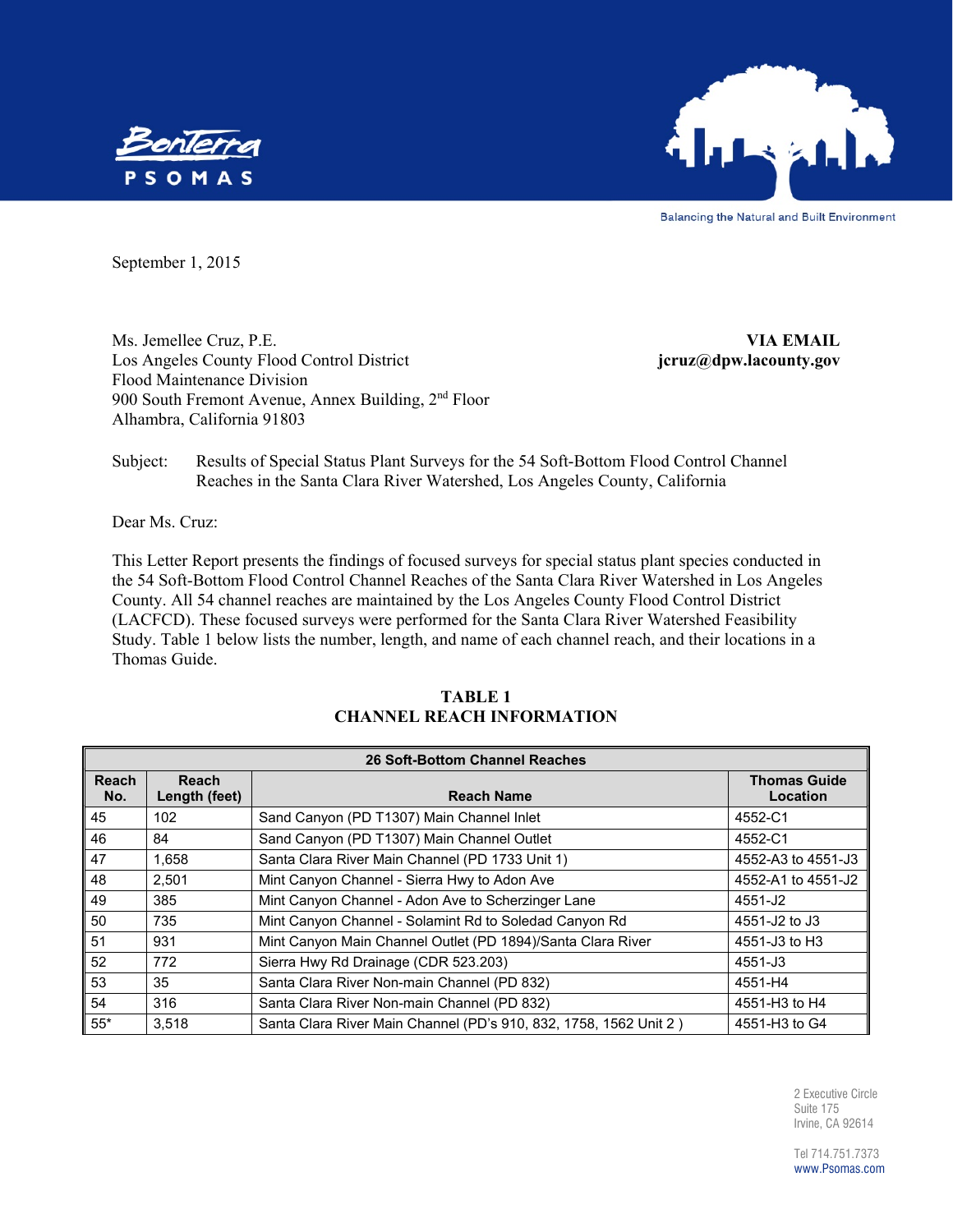## **TABLE 1 CHANNEL REACH INFORMATION**

|              | <b>26 Soft-Bottom Channel Reaches</b> |                                                                    |                                 |  |  |  |  |
|--------------|---------------------------------------|--------------------------------------------------------------------|---------------------------------|--|--|--|--|
| Reach<br>No. | <b>Reach</b><br>Length (feet)         | <b>Reach Name</b>                                                  | <b>Thomas Guide</b><br>Location |  |  |  |  |
| $56^{\star}$ | 2,346                                 | Santa Clara River Main Channel (PD 832)                            | 4551-G3                         |  |  |  |  |
| 57           | 695                                   | Whites Canyon (PD T704) Main Channel Inlet                         | 4551-G1                         |  |  |  |  |
| 58           | 2,644                                 | Santa Clara River Main Channel (PD 374)                            | 4551-G3 to F3                   |  |  |  |  |
| 60           | 3,166                                 | Santa Clara River Main Channel (PD 1339 & 374)                     | 4551-F3 to E2                   |  |  |  |  |
| 61           | 4,715                                 | Santa Clara River Main Channel (PD 659 and 754)                    | 4551-E2                         |  |  |  |  |
| 63           | 914                                   | Oak Ave Rd Drainage (CDR 523.081)                                  | 4551-C2                         |  |  |  |  |
| 64           | 574                                   | Soledad Canyon Rd Drain (CDR 523.071 D outlet)                     | 4551-B2                         |  |  |  |  |
| 66           | 710                                   | Santa Clara River Main Channel (PD 1538)                           | 4550-H2                         |  |  |  |  |
| 67           | 6,344                                 | Bouquet Canyon Upper (PD's 1201, 802, 700B, & 625)                 | 4461-D1 to C6                   |  |  |  |  |
| 69           | 7,326                                 | Bouquet Canyon Middle (PD's 722, 773, 1365, 1065, & 451)           | 4461-C6 to A7                   |  |  |  |  |
| 70           | 3,503                                 | Bouquet Canyon Lower (PD's 544 & 345)                              | 4550-J1 to H1                   |  |  |  |  |
| 71           | 242                                   | Santa Clara River Main Channel (PD 1946)                           | 4550-E2                         |  |  |  |  |
| 72           | 101                                   | South Fork - Santa Clara River (Smizer Ranch Main Channel Inlet)   | 4640-F2                         |  |  |  |  |
| 73           | 83                                    | Wildwood Canyon Channel (PD T361) M.C.I.                           | 4640-H2                         |  |  |  |  |
| 74           | 116                                   | Wildwood Canyon Channel (PD T361)                                  | 4640-H2                         |  |  |  |  |
| 75           | 14,075                                | South Fork - Santa Clara River (PD's 725, 916, 1041, & 1300)       | 4640-F1 to 4550-G3              |  |  |  |  |
| 76           | 4,116                                 | Pico Canyon (PD 813)                                               | 4550-F7 to G7                   |  |  |  |  |
| 77           | 2,092                                 | <b>Newhall Creek Outlet</b>                                        | 4550-H6                         |  |  |  |  |
| 78           | 376                                   | <b>Placerita Creek</b>                                             | 4550-H6                         |  |  |  |  |
| 79           | 168                                   | South Fork - Santa Clara River (Valencia Blvd Bridge Stabilizer)   | 4550-G3                         |  |  |  |  |
| 80           | 2,686                                 | South Fork - Santa Clara River (PD's 1947 & 1946)                  | 4550-F2                         |  |  |  |  |
| 82           | 849                                   | Santa Clara River Main Channel (PD 2278)                           | 4550-D1                         |  |  |  |  |
| 86           | 1,006                                 | Violin Canyon Main Channel Outlet                                  | 4369-J7                         |  |  |  |  |
| $87**$       | 225                                   | Castaic - Old Road Drain (CDR 525.021D)                            | 4459-H5                         |  |  |  |  |
| 88           | 1,051                                 | Hasley Canyon Upper (PD T1496)                                     | 4459-C3                         |  |  |  |  |
| 89           | 341                                   | Hasley Canyon South Fork (PD T1496)                                | 4459-C3                         |  |  |  |  |
| 90           | 1,051                                 | Hasley Canyon Lower (North Fork PD T1496)                          | 4459-C3                         |  |  |  |  |
| 91           | 599                                   | San Martinez Chiquito Canyon - u/s Keningston Rd                   | 4459-A6 to B6                   |  |  |  |  |
| 92           | 768                                   | San Martinez Chiquito Canyon (N. Fork) unnamed channel             | 4459-A6                         |  |  |  |  |
| 93           | 1.072                                 | San Martinez Chiquito Canyon - Keningston Rd to Val Verde Park     | 4459-B6                         |  |  |  |  |
| 94           | 2,446                                 | San Martinez Chiquito Canyon - Val Verde Park to d/s of Madison St | 4459-C6 to D7                   |  |  |  |  |
| 95           | 1,823                                 | Project No 1224                                                    | 4287-H5                         |  |  |  |  |
| $97**$       | 2,002                                 | PD T1982, Castaic Creek                                            | 4459-H5 to H6                   |  |  |  |  |
| 101          | 1,818                                 | Violin Canyon (PD 1707 & 2312)                                     | 4369-G5 to G6                   |  |  |  |  |
| 102          | 975                                   | Violin Canyon (PD 2275)                                            | 4369-E5 to F5                   |  |  |  |  |
| 103          | 1,348                                 | Bouquet Canyon Channel (PD 2225)                                   | 4550-H1, H2, & G2               |  |  |  |  |
| 104          | 2,223                                 | Castaic Creek (PD 2441 Units 1 & 2)                                | 4459-H6 to H7                   |  |  |  |  |
| 105          | 833                                   | San Francisquito Canyon Channel (PD 2456)                          | 4460-F6                         |  |  |  |  |
| 106          | 751                                   | Castaic Drain Outlet                                               | 4460-B7                         |  |  |  |  |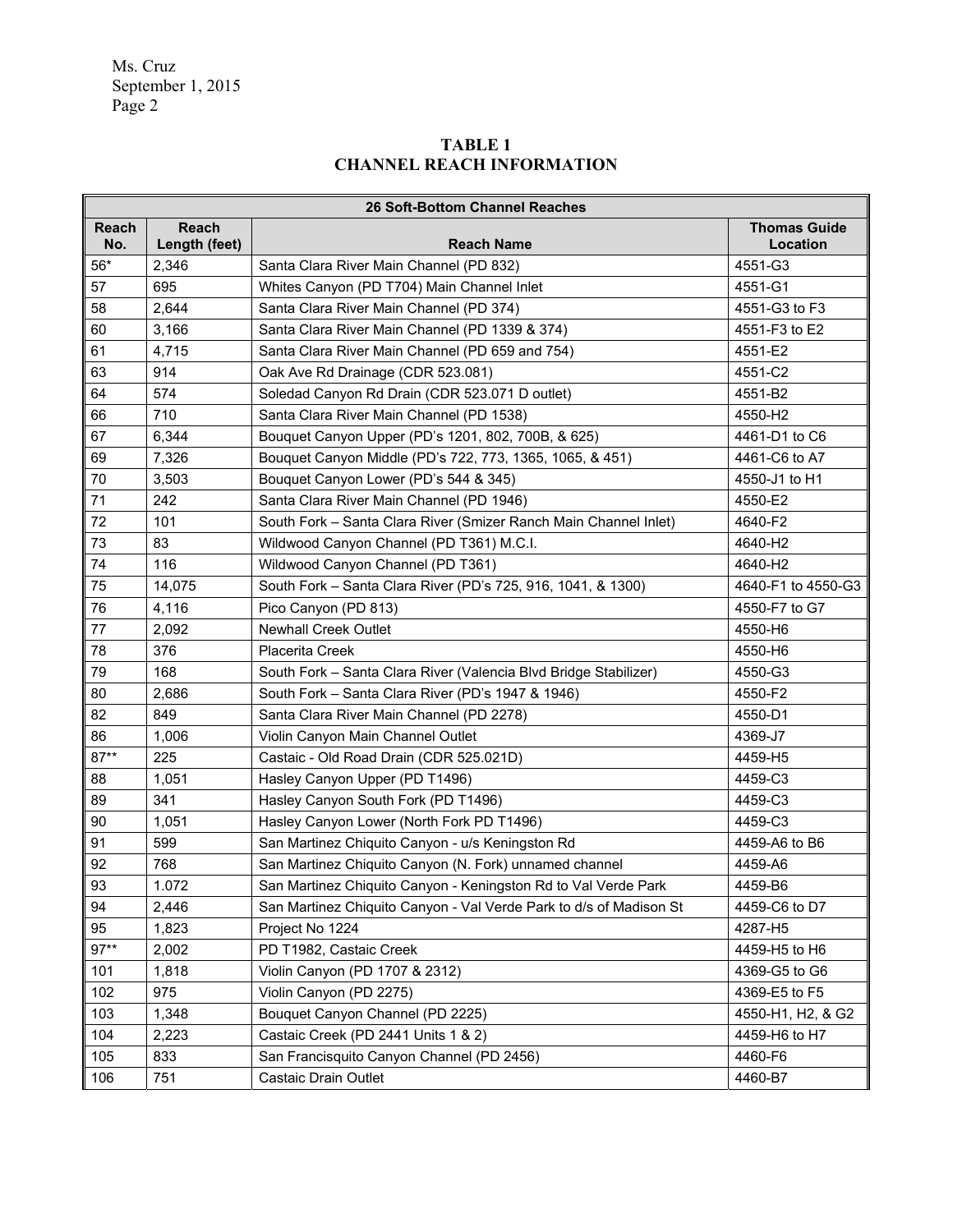| <b>26 Soft-Bottom Channel Reaches</b> |                                                                                             |                                                            |               |  |  |  |  |
|---------------------------------------|---------------------------------------------------------------------------------------------|------------------------------------------------------------|---------------|--|--|--|--|
| Reach<br>No.                          | <b>Reach</b><br>Length (feet)<br><b>Reach Name</b>                                          |                                                            |               |  |  |  |  |
| 107                                   | 1.028                                                                                       | The Old Road Channels (RMD Channel)                        | 4640-F4       |  |  |  |  |
| 108                                   | 3.100                                                                                       | Pico Canyon (PD 2528)                                      | 4550-B6 to G6 |  |  |  |  |
| 109                                   | 372                                                                                         | Santa Clara River - South Bank West of McBean Pkwy MTD1510 | 4550-E2       |  |  |  |  |
| $\blacksquare$ 110                    | 3.737                                                                                       | Hasley Canyon Channel (PD 2262)                            | 4369-F5 to G6 |  |  |  |  |
|                                       | *Reaches 55 & 56 combined for survey effort<br>**Reaches 87 & 97 combined for survey effort |                                                            |               |  |  |  |  |

## **METHODS**

Botanical surveys were floristic in nature and consistent with the protocols created by the California Department of Fish and Wildlife (CDFW) (CDFG 2009). Prior to the field surveys, a literature search was conducted to identify special status plant species reported from the vicinity of the project site. Sources reviewed include the USGS Littlerock, Mint Canyon, Newhall, Oat Mountain, Val Verde, Warm Springs Mountain, and Whitaker Peak 7.5-minute quadrangles in the California Native Plant Society's (CNPS') Electronic Inventory of Rare and Endangered Vascular Plants of California (CNPS 2014) and the CDFW's California Natural Diversity Database (CNDDB) (CDFW 2014).

Rainfall received in the winter and spring determines the germination of many annual and perennial herb species. According to the National Weather Service (NWS), the region (data taken from Bob Hope Airport in Burbank) received 5.33 inches of precipitation between October 1, 2013 and May 31, 2014, which was approximately 11.55 inches below normal for that time period (NWS 2014).

Reference populations were monitored for annual and difficult-to-detect target species to ensure that the surveys were comprehensive. This is especially relevant during periods of unusual rainfall patterns or below average rainfall. If conditions at a nearby reference population are suitable for germination and growth, then it can be inferred that conditions would also be suitable within the survey areas. Table 2 summarizes the flowering status of known reference populations monitored during the 2014 special status plant survey period. Reference populations were not monitored for large perennials (e.g., Nevin's barberry [*Berberis nevinii*] and short-joint beavertail [*Opuntia basilaris* var. *brachyclada*]), which would be identifiable throughout the year.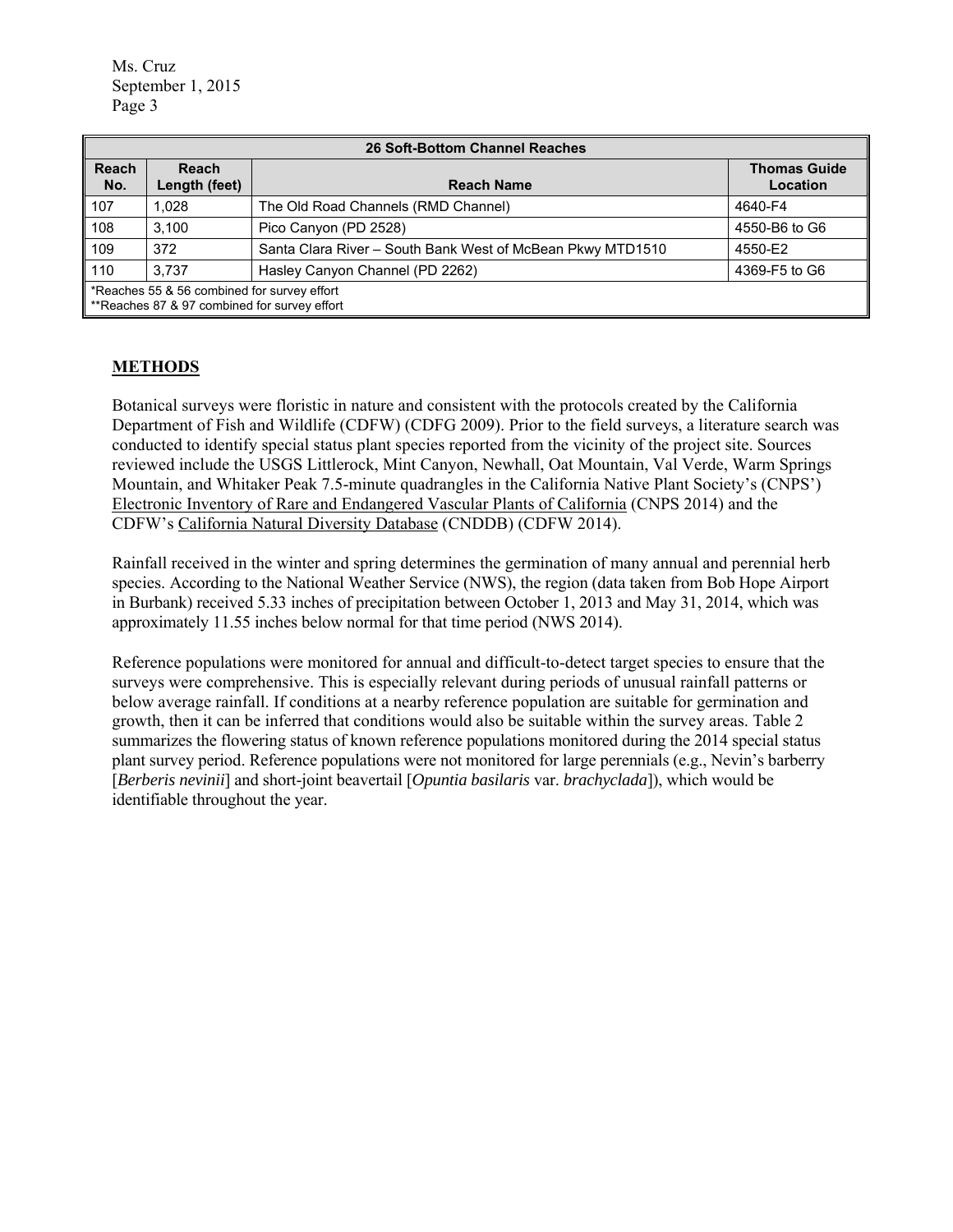| <b>Species</b>                                                                                      | <b>Area Monitored for Blooming</b>                                    | Date Observed<br><b>Blooming</b>                   |
|-----------------------------------------------------------------------------------------------------|-----------------------------------------------------------------------|----------------------------------------------------|
| California macrophylla<br>round-leaved filaree                                                      | Simi Hills                                                            | April 16, 2014                                     |
| Calochortus clavatus var. gracilis x C.c. var. clavatus<br>slender/club-haired mariposa lily hybrid | Castaic                                                               | April 17, 2014                                     |
| Calochortus plummerae<br>Plummer's mariposa lily                                                    | San Gabriel Mountains                                                 | June 1, 2014                                       |
| Chorizanthe parryi var. fernandina<br>San Fernando Valley spineflower                               | West of the San Fernando Valley                                       | April 11, 2014<br>(detectable but<br>not blooming) |
| Dodecahema leptoceras<br>slender-horned spineflower                                                 | Santa Clarita                                                         | April 28, 2014<br>(detectable but<br>not blooming) |
| Symphyotrichum [Aster] greatae<br>Greata's aster                                                    | Angeles National Forest near<br><b>Hidden Springs/Singing Springs</b> | September 4,<br>2014                               |

**TABLE 2 REFERENCE POPULATION BLOOMING DATES** 

Surveys were conducted by BonTerra Psomas Senior Biologists Brian Daniels, Jennifer Pareti and Allison Rudalevige, BonTerra Psomas Biologists Jason Mintzer, and Sarah Thomas, and Leatherman Consulting Senior Botanist Sandra Leatherman. The survey dates and personnel are listed below in Table 3. Early and late spring surveys were conducted in all reaches in April, May, and June for spring and early summer blooming special status plant species. Summer surveys were conducted for Reaches 87 and 97 because the early surveys determined that suitable habitat for summer/fall blooming special status plant species were present along these reaches. In addition, vegetation transects surveys were conducted at all soft bottom reaches in the fall months allowing for addition observations to occur for fall blooming species.

A total of 200 person-hours were spent conducting all focused plant surveys. In addition, vegetation transects surveys were conducted at all soft bottom reaches in the fall months allowing for addition observations to occur for fall blooming species.

| <b>Reach</b> | <b>Early Spring</b><br><b>Survey</b> | <b>Surveyors</b>    | <b>Late Spring</b><br><b>Survey</b> | <b>Surveyors</b>               |
|--------------|--------------------------------------|---------------------|-------------------------------------|--------------------------------|
| 45           | April 10, 2014                       | Pareti, Mintzer     | June 3, 2014                        | Pareti, Mintzer                |
| 46           | April 10, 2014                       | Pareti. Mintzer     | June 3, 2014                        | Pareti, Mintzer                |
| 47           | April 25, 2014                       | Leatherman, Mintzer | June 3, 2014                        | Pareti, Mintzer                |
| 48           | April 10, 2014                       | Pareti, Mintzer     | June 3, 2014                        | Pareti, Mintzer                |
| 49           | April 10, 2014                       | Pareti, Mintzer     | June 3, 2014                        | Pareti, Mintzer                |
| 50           | April 10, 2014                       | Pareti, Mintzer     | June 3, 2014                        | Pareti, Mintzer                |
| 51           | April 25, 2014                       | Leatherman, Mintzer | June 2, 2014                        | Pareti, Rudalevige             |
| 52           | April 10, 2014                       | Pareti, Mintzer     | June 3, 2014                        | Pareti. Mintzer                |
| 53           | May 9, 2014                          | Pareti. Mintzer     | June 17, 2014                       | Leatherman, Thomas,<br>Daniels |
| 54           | April 10, 2014                       | Pareti. Mintzer     | June 2, 2014                        | Pareti, Rudalevige             |

**TABLE 3 SURVEY DATES AND PERSONNEL**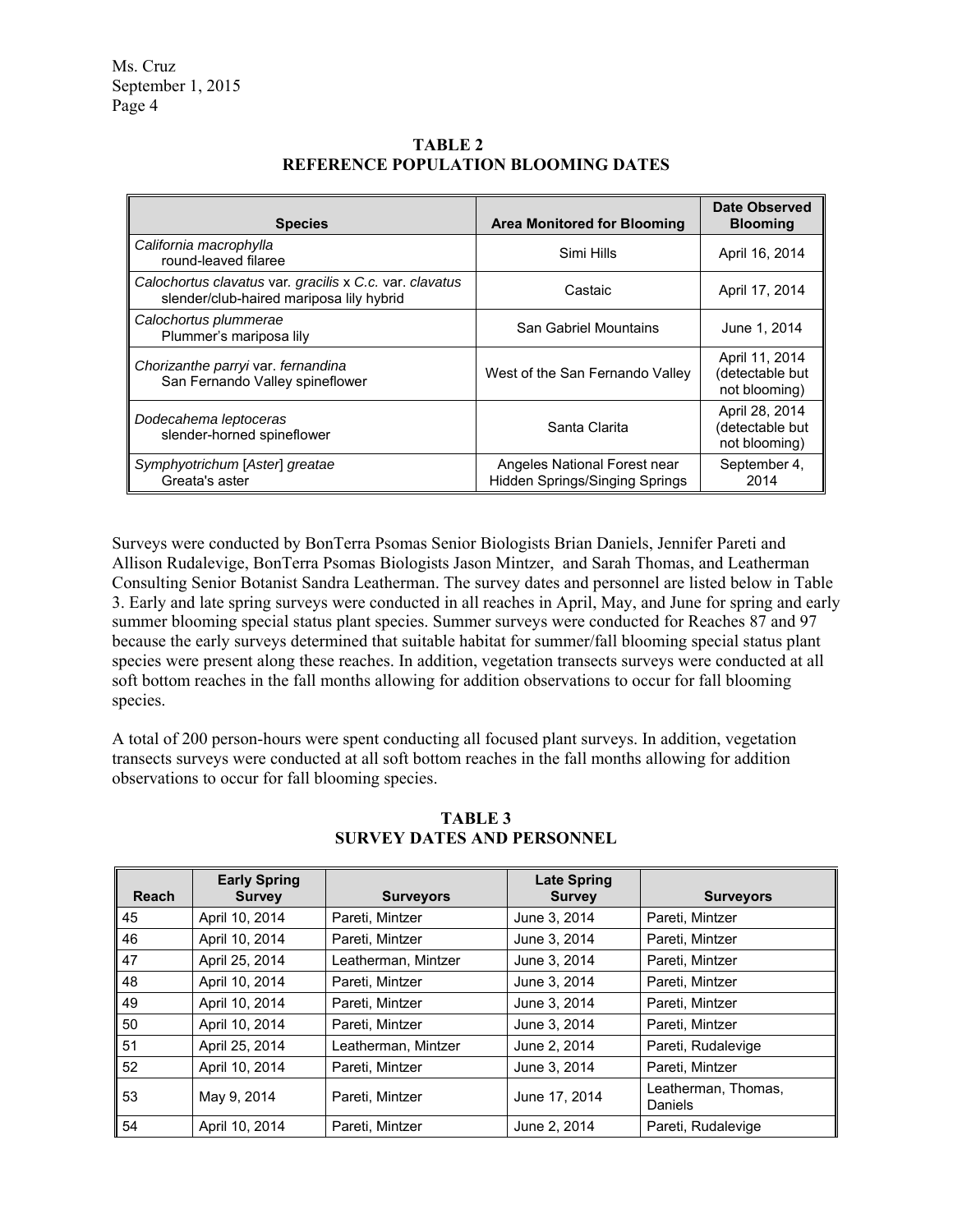# **TABLE 3 SURVEY DATES AND PERSONNEL**

| <b>Reach</b> | <b>Early Spring</b><br><b>Survey</b> | <b>Surveyors</b>                           | <b>Late Spring</b><br><b>Survey</b> | <b>Surveyors</b>                  |
|--------------|--------------------------------------|--------------------------------------------|-------------------------------------|-----------------------------------|
| 55           | April 25, 2014                       | Leatherman, Mintzer                        | June 2, 2014                        | Pareti, Rudalevige                |
| 56           | April 25, 2014                       | Leatherman, Mintzer                        | June 2, 2014                        | Pareti, Rudalevige                |
| 57           | April 10, 2014                       | Pareti, Mintzer                            | June 3, 2014                        | Pareti, Mintzer                   |
| 58           | April 25, 2014                       | Leatherman, Mintzer                        | June 2, 2014                        | Leatherman, Thomas                |
| 59           | April 25, 2014                       | Leatherman, Mintzer                        | June 2, 2014                        | Leatherman, Thomas                |
| 60           | April 28, 2014                       | Leatherman,<br>Pareti,<br>Mintzer, Thomas, | June 2, 2014                        | Leatherman, Thomas                |
| 61           | April 28, 2014                       | Pareti, Mintzer                            | June 2, 2014                        | Leatherman, Thomas                |
| 62           | April 28, 2014                       | Leatherman, Thomas                         | June 2, 2014                        | Pareti, Rudalevige                |
| 63           | April 28, 2014                       | Pareti, Mintzer                            | June 3, 2014                        | Pareti, Mintzer                   |
| 64           | April 28, 2014                       | Leatherman, Thomas                         | June 3, 2014                        | Pareti, Mintzer                   |
| 66           | April 28, 2014                       | Leatherman, Thomas                         | June 3, 2014                        | Pareti, Mintzer                   |
| 67           | April 7, 2014                        | Leatherman, Pareti                         | May 27, 2014                        | Leatherman, Mintzer               |
| 69           | April 7, 2014                        | Leatherman, Pareti                         | May 27, 2014                        | Leatherman, Mintzer               |
| 70           | April 7, 2014                        | Leatherman, Pareti                         | May 27, 2014                        | Leatherman, Mintzer               |
| 71           | April 29, 2014                       | Leatherman, Mintzer                        | June 3, 2014                        | Leatherman, Thomas                |
| 72           | May 9, 2014                          | Pareti, Mintzer                            | June 3, 2014                        | Leatherman, Thomas                |
| 73           | April 25, 2014                       | Pareti, Rose                               | June 11, 2014                       | Leatherman,<br>Thomas,<br>Daniels |
| 74           | April 24, 2014                       | Pareti. Rose                               | June 11, 2014                       | Leatherman,<br>Thomas,<br>Daniels |
| 75           | April 29, 2014                       | Pareti, Rudalevige, Rose                   | May 28, 2014                        | Leatherman, Pareti                |
| 76           | April 25, 2014                       | Pareti, Rose                               | May 28, 2014                        | Leatherman, Pareti                |
| 77           | April 25, 2014                       | Pareti, Rose                               | May 28, 2014                        | Leatherman, Pareti                |
| 78           | April 25, 2014                       | Pareti, Rose                               | May 28, 2014                        | Leatherman, Pareti                |
| 79           | April 29, 2014                       | Leatherman, Mintzer                        | June 3, 2014                        | Leatherman, Thomas                |
| 80           | April 29, 2014                       | Leatherman, Mintzer                        | June 3, 2014                        | Leatherman, Thomas                |
| 82           | April 29, 2014                       | Leatherman, Mintzer                        | June 3, 2014                        | Pareti, Mintzer                   |
| 86           | April 25, 2014                       | Rudalevige, Thomas                         | May 27, 2014                        | Leatherman, Mintzer               |
| $87**$       | May 1, 2014                          | Pareti, Mintzer                            | June 10, 2014                       | Leatherman,<br>Thomas,<br>Daniels |
| 88           | May 1, 2014                          | Rudalevige, Thomas                         | June 10, 2014                       | Pareti, Mintzer                   |
| 89           | May 1, 2014                          | Rudalevige, Thomas                         | June 10, 2014                       | Pareti, Mintzer                   |
| 90           | May 1, 2014                          | Rudalevige, Thomas                         | June 10, 2014                       | Pareti, Mintzer                   |
| 91           | May 1, 2014                          | Rudalevige, Thomas                         | June 10, 2014                       | Pareti, Mintzer                   |
| 92           | May 1, 2014                          | Rudalevige, Thomas                         | June 10, 2014                       | Pareti, Mintzer                   |
| 93           | May 1, 2014                          | Rudalevige, Thomas                         | June 10, 2014                       | Pareti, Mintzer                   |
| 94           | May 1, 2014                          | Rudalevige, Thomas                         | June 10, 2014                       | Pareti, Mintzer                   |
| 95           | April 28, 2014                       | Thomas, Mintzer                            | May 28, 2014                        | Leatherman, Pareti                |
| $97**$       | May 1, 2014                          | Pareti, Mintzer                            | June 10, 2014                       | Leatherman,<br>Thomas,<br>Daniels |
| 101          | April 25, 2014                       | Rudalevige, Thomas                         | May 27, 2014                        | Leatherman, Mintzer               |
| 102          | May 1, 2014                          | Pareti, Mintzer                            | May 27, 2014                        | Leatherman, Mintzer               |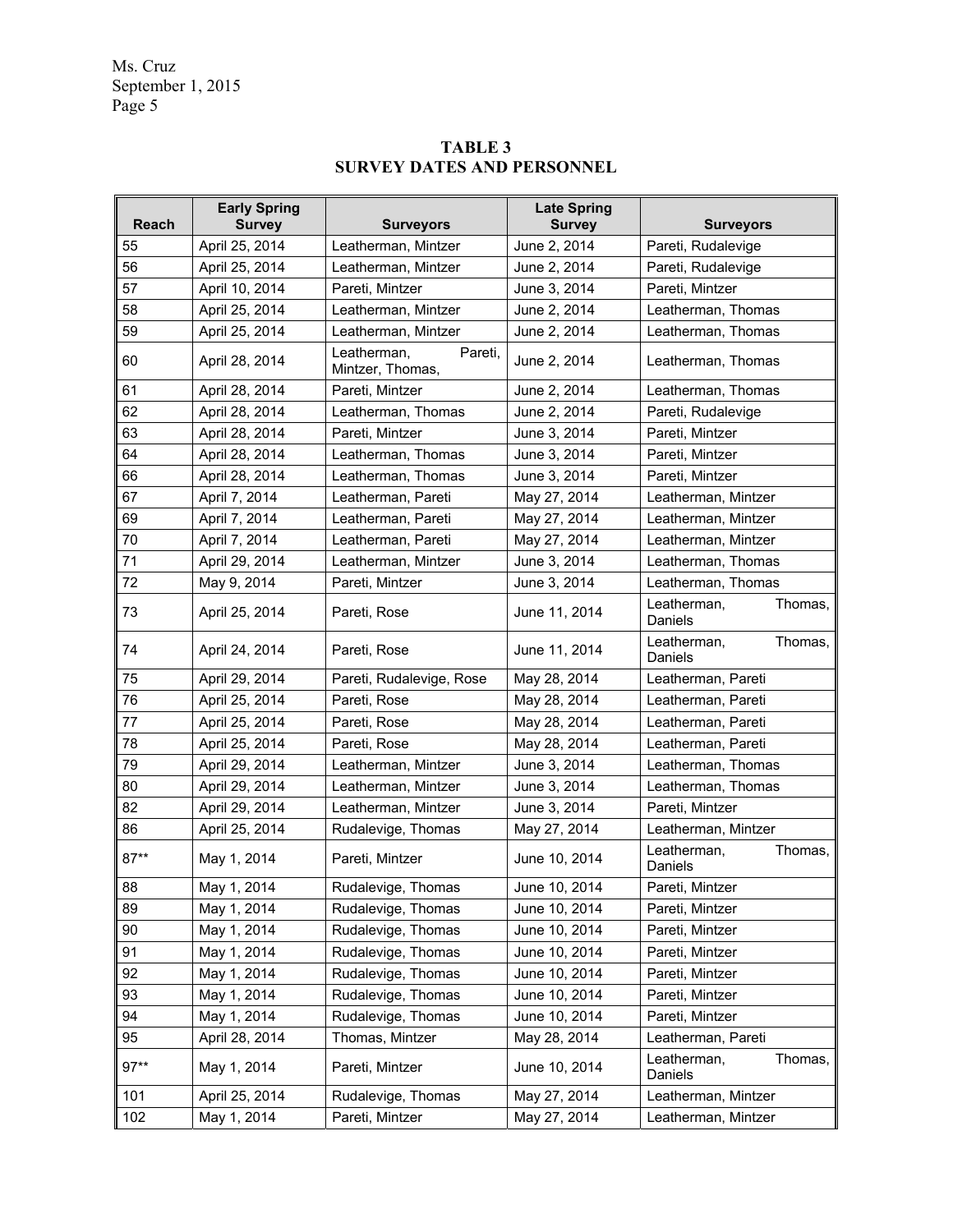| Reach                                                                                                                                                                                                                   | <b>Early Spring</b><br><b>Survey</b> | <b>Surveyors</b>        | <b>Late Spring</b><br><b>Survey</b> | <b>Surveyors</b>                  |  |  |
|-------------------------------------------------------------------------------------------------------------------------------------------------------------------------------------------------------------------------|--------------------------------------|-------------------------|-------------------------------------|-----------------------------------|--|--|
| 103                                                                                                                                                                                                                     | April 29, 2014                       | Leatherman, Mintzer     | June 17, 2014                       | Leatherman,<br>Thomas,<br>Daniels |  |  |
| 104                                                                                                                                                                                                                     | May 1, 2014                          | Pareti, Mintzer         | June 10, 2014                       | Leatherman,<br>Thomas,<br>Daniels |  |  |
| 105                                                                                                                                                                                                                     | May 9, 2014                          | Pareti, Mintzer, Thomas | June 3, 2014                        | Leatherman, Thomas                |  |  |
| 106                                                                                                                                                                                                                     | May 1, 2014                          | Pareti, Mintzer         | June 10, 2014                       | Leatherman.<br>Thomas,<br>Daniels |  |  |
| 107                                                                                                                                                                                                                     | May 9, 2014                          | Pareti, Mintzer, Thomas | June 3, 2014                        | Leatherman, Thomas                |  |  |
| 108                                                                                                                                                                                                                     | May 9, 2014                          | Pareti, Mintzer, Thomas | June 17, 2014                       | Leatherman.<br>Thomas,<br>Daniels |  |  |
| 109                                                                                                                                                                                                                     | April 29, 2014                       | Leatherman, Mintzer     | June 3, 2014                        | Leatherman, Thomas                |  |  |
| 110                                                                                                                                                                                                                     | May 1, 2014                          | Rudalevige, Thomas      | June 10, 2014                       | Leatherman,<br>Thomas,<br>Daniels |  |  |
| **Reaches 87 and 97 were surveyed during the summer blooming window for white rabbit-tobacco (Pseudognaphalium<br>leucocephalum) on August 7, 2014 by Leatherman, Mintzer and on August 19, 2014 by Leatherman, Thomas. |                                      |                         |                                     |                                   |  |  |

## **TABLE 3 SURVEY DATES AND PERSONNEL**

All potentially suitable habitats for special status plant species within the survey areas were systematically surveyed. The survey areas included habitats on the earthen bottom of each channel reach but also on the adjacent channel banks where appropriate. All plant species observed were recorded in field notes. Plant species were identified in the field or collected for later identification. Plants were identified to the taxonomic level necessary to determine whether or not they are a special status species. Plants were identified using taxonomic keys, descriptions, and illustrations in Baldwin et al. (2011), Hickman (1993), Munz (1974), Abrams (1923, 1944, 1951), and Abrams and Ferris (1960). Taxonomy and nomenclature follows Baldwin et al. (2011), Hickman (1993), and current scientific journals for scientific and common names. Any voucher specimens collected will be deposited with the herbarium at Rancho Santa Ana Botanic Gardens in Claremont, California.

# **SURVEY RESULTS**

Table 3 identifies the special status plants with potential to in the surveyed reaches and the survey results. A list of all plants observed on the project site during the surveys can be found in Attachment A. Special status species observed during the survey effort are discussed below; CNDDB forms for each species observed are included as Attachment B.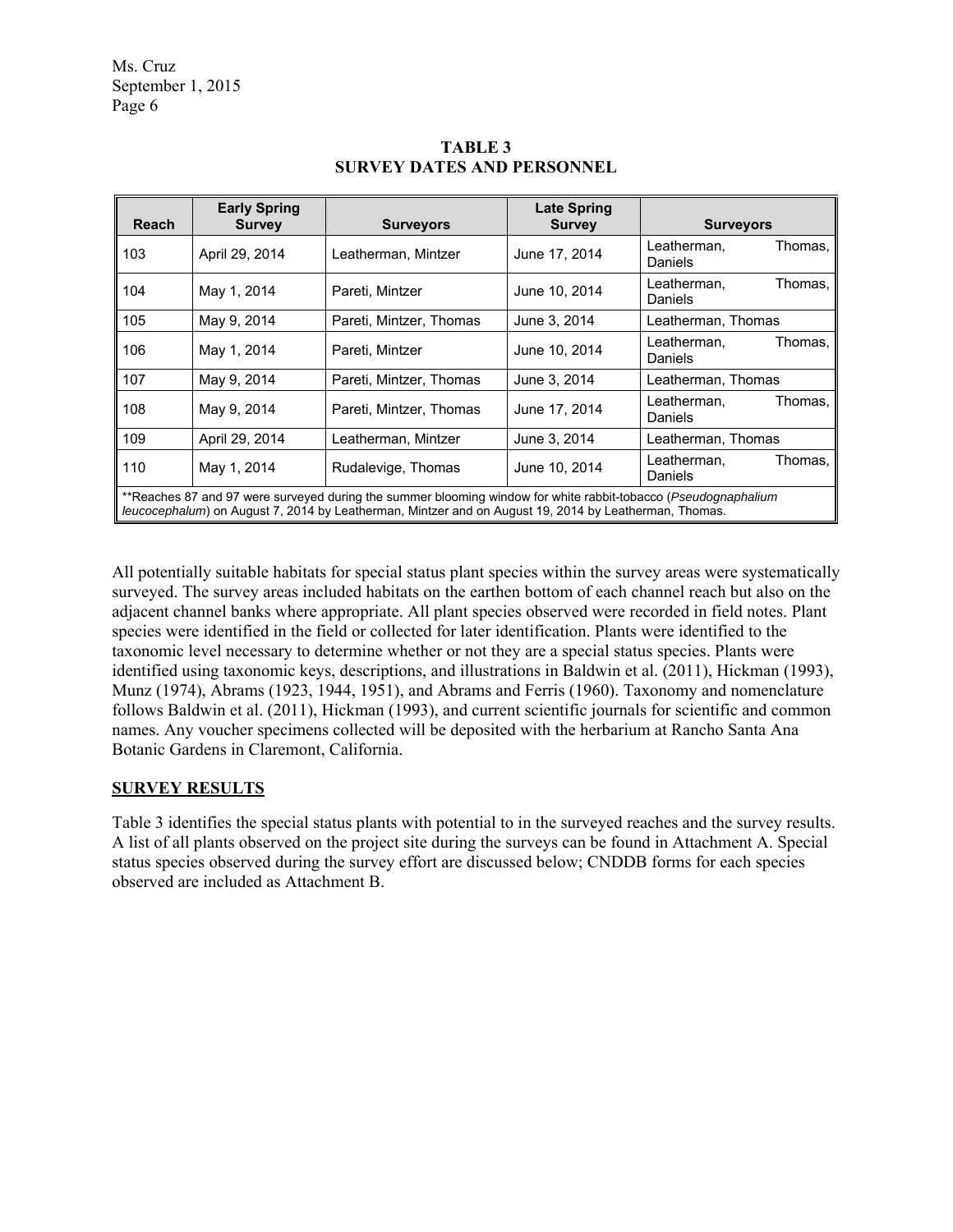### **TABLE 4 SPECIAL STATUS PLANT SPECIES REPORTED FROM THE PROJECT SITE VICINITY**

|                                                                       | <b>Status</b> |             |             | <b>Potential to Occur</b>                                            |  |
|-----------------------------------------------------------------------|---------------|-------------|-------------|----------------------------------------------------------------------|--|
| <b>Species</b>                                                        | <b>USFWS</b>  | <b>CDFW</b> | <b>CRPR</b> | In Surveyed Reaches;<br><b>Results of Survey</b>                     |  |
| Allium howellii var. clokeyi<br>Mount Pinos onion                     |               |             | 1B.3        | Outside elevation range; not expected to<br>occur.                   |  |
| Astragalus brauntonii<br>Braunton's milk-vetch                        |               |             | 1B.1        | Marginally suitable habitat; not observed<br>during focused surveys. |  |
| Berberis nevinii<br>Nevin's barberry                                  | <b>FE</b>     | <b>SE</b>   | 1B.1        | Suitable habitat; not observed during<br>focused surveys             |  |
| California macrophylla<br>round-leaved filaree                        | —             |             | 1B.1        | Marginally suitable habitat; not observed<br>during focused surveys. |  |
| Calochortus clavatus var. gracilis<br>slender mariposa lily           |               |             | 1B.2        | Marginally suitable habitat; not observed<br>during focused surveys. |  |
| Calochortus plummerae<br>Plummer's mariposa lily                      |               |             | 4.2         | Marginally suitable habitat; not observed<br>during focused surveys. |  |
| Calystegia peirsonii<br>Peirson's morning-glory                       |               |             | 4.2         | No suitable habitat; not expected to<br>occur.                       |  |
| Chorizanthe parryi var. fernandina<br>San Fernando Valley spineflower | <b>FC</b>     | <b>SE</b>   | 1B.1        | Suitable habitat; not observed during<br>focused surveys.            |  |
| Deinandra minthornii<br>Santa Susana tarplant                         |               | <b>SR</b>   | 1B.2        | Marginally suitable habitat; not observed<br>during focused surveys. |  |
| Dodecahema leptoceras<br>slender-horned spineflower                   | <b>FE</b>     | <b>SE</b>   | 1B.1        | Suitable habitat; not observed during<br>focused surveys.            |  |
| Galium grande<br>San Gabriel bedstraw                                 |               |             | 1B.2        | No suitable habitat; not expected to<br>occur.                       |  |
| Harpagonella palmeri<br>Palmer's grapplinghook                        |               |             | 4.2         | Marginally suitable habitat; not observed<br>during focused surveys. |  |
| Helianthus inexpectatus<br>Newhall sunflower                          |               |             | 1B.1        | Marginally suitable habitat; not observed<br>during focused surveys. |  |
| Juglans californica<br>Southern California black walnut               |               |             | 4.2         | Suitable habitat; observed in reaches<br>72, 75, 107.                |  |
| Lepechinia rossii<br>Ross' pitcher sage                               |               |             | 1B.2        | No suitable habitat; not expected to<br>occur.                       |  |
| Lilium humboldtii ssp. ocellatum<br>ocellated Humboldt lily           |               |             | 4.2         | Marginally suitable habitat; not observed<br>during focused surveys. |  |
| Malacothamnus davidsonii<br>Davidson's bush-mallow                    |               |             | 1B.2        | Suitable habitat; not observed during<br>focused surveys.            |  |
| Navarretia fossalis<br>spreading navarretia                           | <b>FT</b>     |             | 1B.1        | No suitable habitat; not expected to<br>occur.                       |  |
| Navarretia ojaiensis<br>Ojai navarretia                               |               |             | 1B.1        | Suitable habitat; not observed during<br>focused surveys.            |  |
| Navarretia setiloba<br>Piute Mountains navarretia                     |               |             | 1B.1        | Outside elevation range; not expected to<br>occur.                   |  |
| Opuntia basilaris var. brachyclada<br>short-joint beavertail          |               |             | 1B.2        | Outside elevation range; not expected to<br>occur.                   |  |
| Orcuttia californica<br>California Orcutt grass                       | FE            | <b>SE</b>   | 1B.1        | No suitable habitat; not expected to<br>occur.                       |  |
| Potentilla newberryi<br>Newberry's cinquefoil                         |               |             | 2B.3        | Outside elevation range; not expected to<br>occur.                   |  |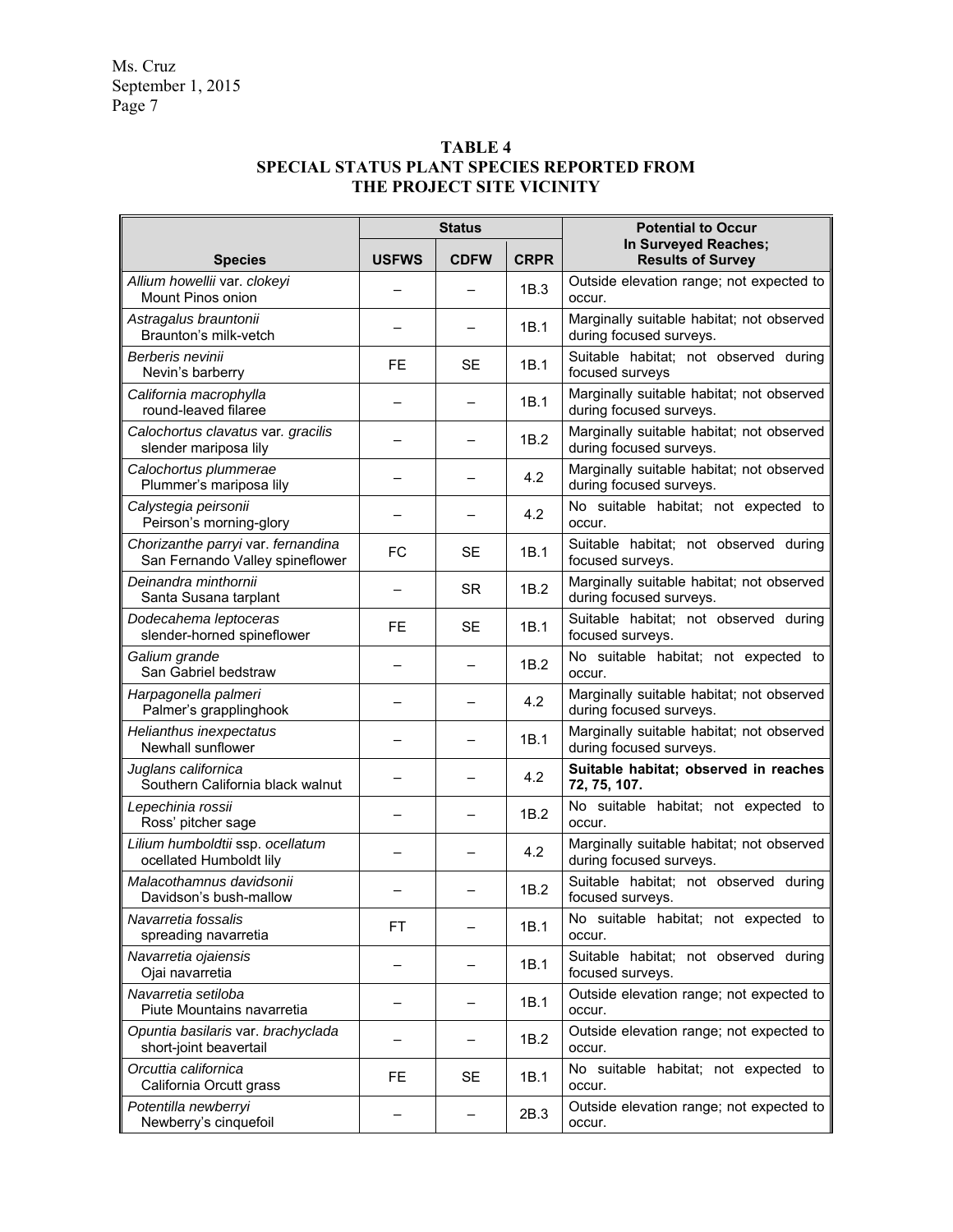#### **TABLE 4 SPECIAL STATUS PLANT SPECIES REPORTED FROM THE PROJECT SITE VICINITY**

|                                                                                                                                                                                                                                                                                                                                                                                                                                                                                                                                                                                                                                                                                                | <b>Status</b>      |             |             | <b>Potential to Occur</b>                                                                                                                                                                                                                  |  |
|------------------------------------------------------------------------------------------------------------------------------------------------------------------------------------------------------------------------------------------------------------------------------------------------------------------------------------------------------------------------------------------------------------------------------------------------------------------------------------------------------------------------------------------------------------------------------------------------------------------------------------------------------------------------------------------------|--------------------|-------------|-------------|--------------------------------------------------------------------------------------------------------------------------------------------------------------------------------------------------------------------------------------------|--|
| <b>Species</b>                                                                                                                                                                                                                                                                                                                                                                                                                                                                                                                                                                                                                                                                                 | <b>USFWS</b>       | <b>CDFW</b> | <b>CRPR</b> | In Surveyed Reaches;<br><b>Results of Survey</b>                                                                                                                                                                                           |  |
| Pseudognaphalium leucocephalum<br>White rabbit-tobacco                                                                                                                                                                                                                                                                                                                                                                                                                                                                                                                                                                                                                                         |                    |             | 2B.2        | Suitable habitat; observed in reaches<br>87 and 97.                                                                                                                                                                                        |  |
| Senecio aphanactis<br>chaparral ragwort                                                                                                                                                                                                                                                                                                                                                                                                                                                                                                                                                                                                                                                        |                    |             | 2B.2        | Marginally suitable habitat; not observed<br>during focused surveys.                                                                                                                                                                       |  |
| Symphyotrichum greatae<br>Greata's aster                                                                                                                                                                                                                                                                                                                                                                                                                                                                                                                                                                                                                                                       |                    |             | 1B.3        | Marginally suitable habitat; not observed<br>during focused surveys.                                                                                                                                                                       |  |
| <b>LEGEND:</b><br>Federal (USFWS)<br>State (CDFG)<br><b>SE</b><br><b>FE</b><br>Endangered<br>Threatened<br><b>SR</b><br><b>FT</b><br><b>FC</b><br><b>Candidate Species</b><br>California Rare Plant Rank (CRPR)<br>1B<br>Plants Rare, Threatened, or Endangered in California and Elsewhere<br>Plants Rare, Threatened, or Endangered in California But More Common Elsewhere<br>2B<br>Plants of Limited Distribution - A Watch List<br>4<br><b>CRPR Threat Rank Extensions</b><br>$\cdot$ 1<br>Fairly Endangered in California (20-80% of occurrences threatened)<br>$\cdot$ 2<br>$\cdot$ 3<br>Not Very Threatened in California (low degree/immediacy of threat or no current threats known) | Endangered<br>Rare |             |             | USFWS: U.S. Fish and Wildlife Service; CDFW: California Department of Fish and Wildlife; CRPR: California Rare Plant Rank.<br>Seriously Endangered in California (over 80% of occurrences threatened; high degree and immediacy of threat) |  |

### **White Rabbit-Tobacco**

White rabbit-tobacco (*Pseudognaphalium leucocephalum*) has a CRPR of 2B.2. It typically blooms between July and October (Baldwin et al. 2012). This biennial herb occurs in sandy or gravelly benches and in dry stream bottoms (Baldwin et al. 2012). It occurs in the southern South Coast Ranges, San Bernardino Mountains, Peninsular Ranges of California and into Arizona, New Mexico and Mexico at elevations between sea level and approximately 1,650 feet above msl (Baldwin et al. 2012).

A total of 144 individuals of white rabbit-tobacco were observed in the combined survey area of Reaches 87 and 97 on August 7, 2014 (Table 5; Exhibit [x]). The 5 population locations occurred in an open cobble wash with sparse vegetation. The associated species occurring with the identified while-rabbit tobacco included scale-broom (*Lepidospartum squamatum*), deerweed (Acmispon glaber), shortpod mustard (Hirschfeldia incana), red brome (Bromus madritensis ssp. rubens). These plants were observed on flat or gently sloping areas mapped as having Riverwash and sandy alluvial soils. A CNDDB form for the white rabbit-tobacco occurrence is included as Appendix B.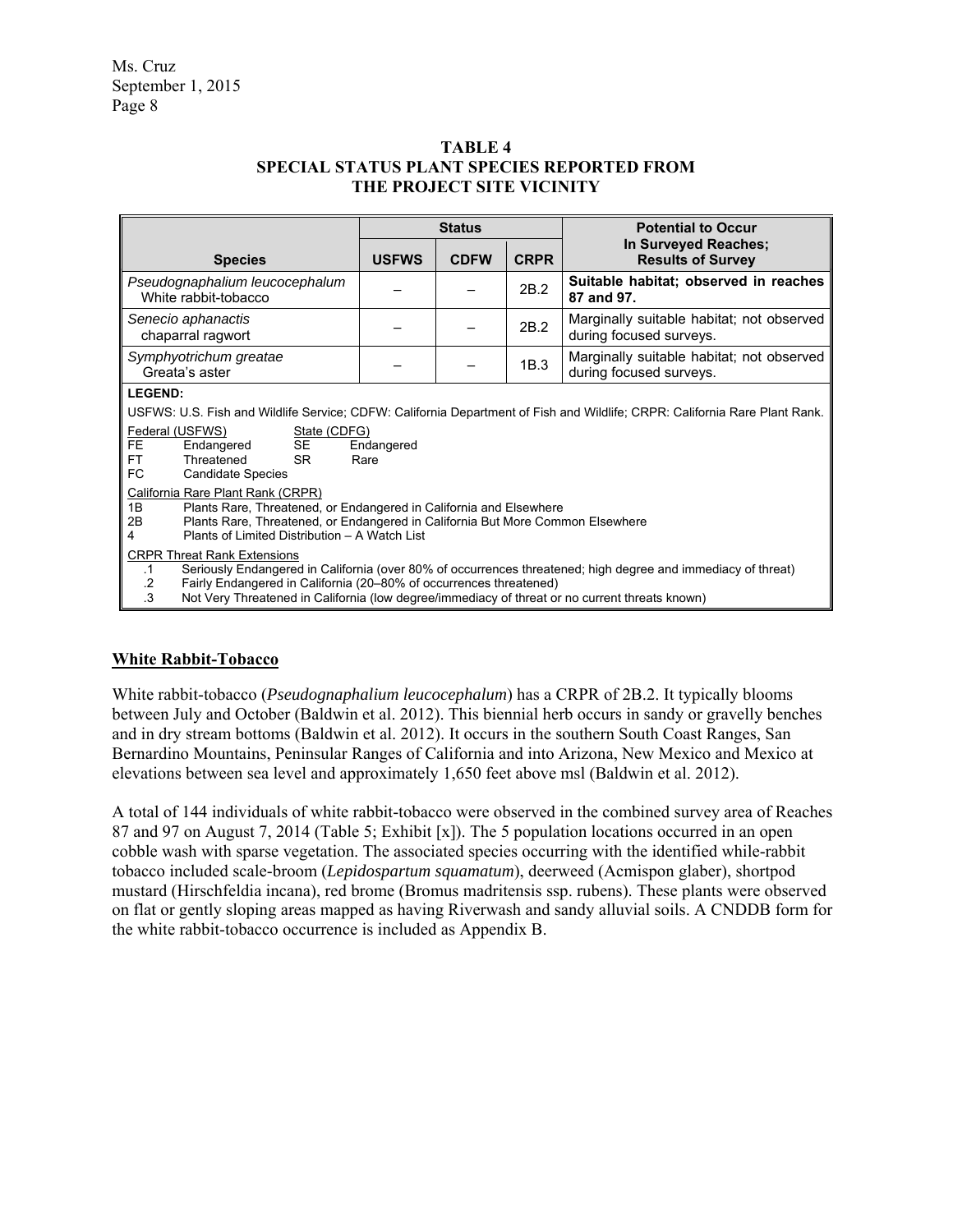| <b>Number of</b> |                    | <b>Percent Phenology</b> |                  |                 |  |  |
|------------------|--------------------|--------------------------|------------------|-----------------|--|--|
| Location         | <b>Individuals</b> | Vegetative               | <b>Flowering</b> | <b>Fruiting</b> |  |  |
|                  |                    | 67                       | 33               |                 |  |  |
|                  |                    | 45                       | 55               |                 |  |  |
|                  | 128                | 22                       | 78               |                 |  |  |
|                  |                    |                          | 100              |                 |  |  |
|                  |                    |                          | 100              |                 |  |  |
| <b>Total</b>     | 144                | N/A                      | N/A              | N/A             |  |  |

#### **TABLE 5 WHITE RABBIT-TOBACCO POPULATIONS OCCURING IN THE COMBINED SURVEY AREA OF REACHES 87 AND 97**

#### **Southern California Black Walnut**

Southern California black walnut (*Juglans californica*) has a CRPR of 4.2. It typically blooms between March and May (Baldwin et al. 2012). This monoecious tree occurs on hillsides and in canyons at elevations between approximately 98 and 2,953 feet above msl (Baldwin et al. 2012). It is known from the outer South Coast Ranges and throughout southwestern California (Baldwin et al. 2012).

A total of 46 southern California black walnut trees were observed within 3 soft-bottom reaches: Reach 72 (1 tree), Reach 75 (30 trees), and Reach 107 (15 trees) (Table 6; Exhibit [x]). The associated species occurring with the identified southern California black walnut trees included Fremont cottonwood (*Populus fremontii*), red willow (*Salix leavigata*), blue elderberry (*Sambucus nigra*), sandbar willow (*Salix exigua*), thick-leaf yerba santa (*Eriodictyon crassifolium*), (*Artemisia tridentata*), (*Artemisia douglasiana*), (*Lepidium lapatifolium*), shortpod mustard, red brome. These plants were observed on sandy areas within the riverbottom adjacent riverbanks. Mapped soils included Yolo loam soils. A CNDDB form for the southern California black walnut tree occurrences is included as Appendix B.

Section 17.02 of the Los Angeles County Ordinance No. 177404 details the protection of Southern California native tree species within Los Angeles County (http://cityplanning.lacity.org/Code\_Studies/Other/ProtectedTreeOrd.pdf). Southern California black

walnut is a protected species under this ordinance, and a permit from the County would be required prior to any removal or disturbance of this species.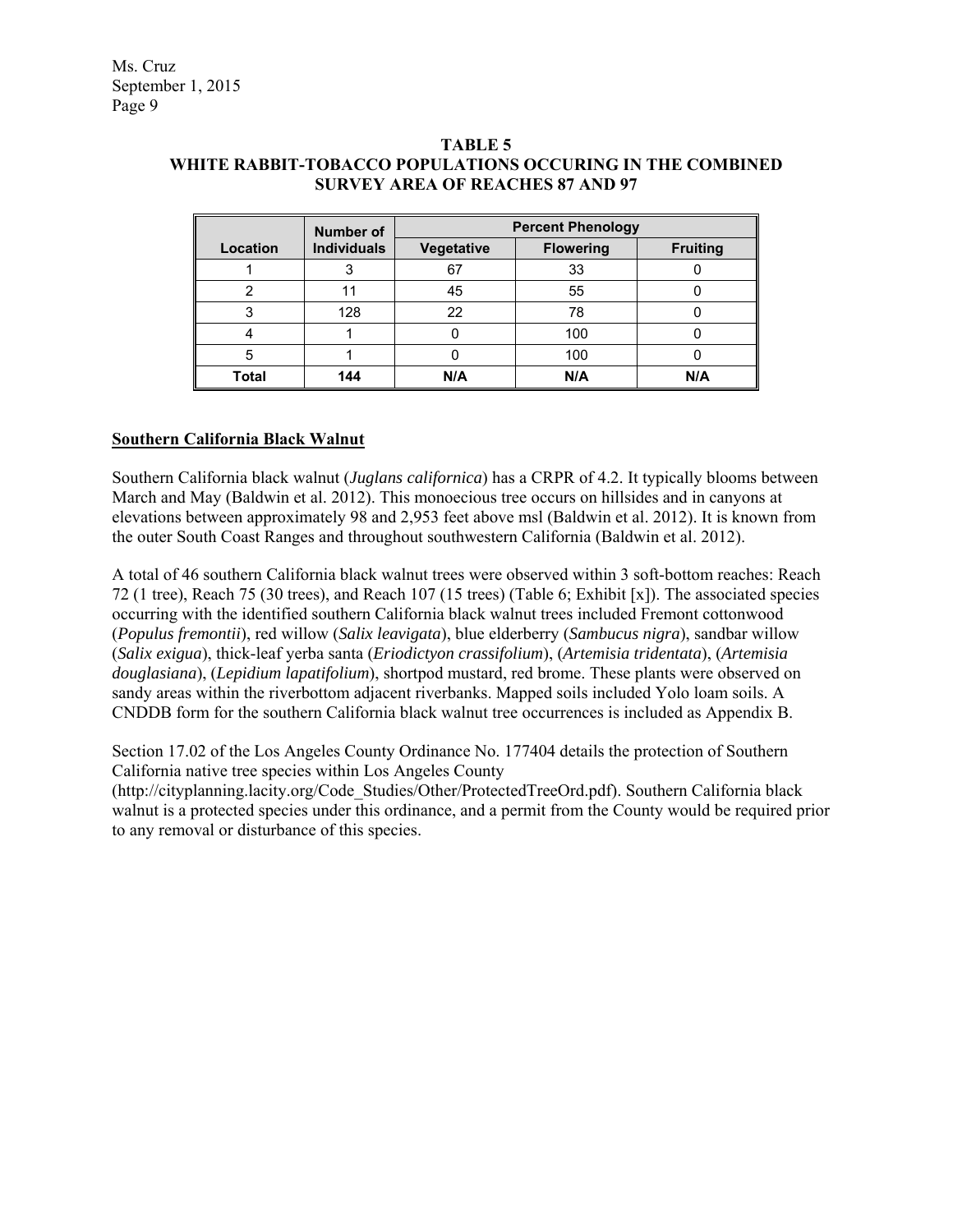|              |                | <b>Number of</b>   | <b>Percent Phenology</b> |                  |                 |  |
|--------------|----------------|--------------------|--------------------------|------------------|-----------------|--|
| <b>Reach</b> | Location       | <b>Individuals</b> | Vegetative               | <b>Flowering</b> | <b>Fruiting</b> |  |
| 72           | 1              | 1                  | 0                        | 0                | 100             |  |
| 75           | 1              | 2                  | $\mathbf 0$              | 100              | 0               |  |
| 75           | $\overline{2}$ | 1                  | 100                      | 0                | $\Omega$        |  |
| 75           | 3              | 16                 | 56                       | 6                | 38              |  |
| 75           | 4              | 4                  | 75                       | 0                | 25              |  |
| 75           | 5              | 1                  | 100                      | 0                | $\mathbf 0$     |  |
| 75           | 6              | 1                  | 100                      | 0                | $\Omega$        |  |
| 75           | 7              | 5                  | 80                       | 0                | 20              |  |
| 107          | 1              | $\overline{2}$     | 0                        | 0                | 100             |  |
| 107          | $\overline{2}$ | $\overline{2}$     | 0                        | $\mathbf 0$      | 100             |  |
| 107          | 3              | 4                  | 100                      | $\mathbf 0$      | 0               |  |
| 107          | 4              | $\overline{2}$     | $\mathbf{0}$             | $\mathbf 0$      | 100             |  |
| 107          | 5              | $\overline{2}$     | 100                      | $\mathbf 0$      | 0               |  |
| 107          | 6              | $\overline{2}$     | 100                      | $\mathbf 0$      | $\mathbf 0$     |  |
| 107          | 7              |                    | 100                      | $\mathbf 0$      | $\mathbf{0}$    |  |
|              | <b>Total</b>   | 46                 | N/A                      | N/A              | N/A             |  |

### **TABLE 6 SOUTHERN CALIFORNIA BLACK WALNUT TREE POPULATIONS OCCURING IN REACHES 75 AND 107**

### **CONCLUSIONS/RECOMMENDATIONS**

Based on overall species distribution, size, and listing status (CRPR 2.2), impacts on the white-rabbit tobacco would likely be considered significant. Avoidance and preservation of the white-rabbit tobacco populations during vegetation clearing is recommended, to the extent feasible. For populations that cannot be avoided, mitigation measures may be necessary. A conceptual mitigation plan should be prepared and implemented to compensate for impacts on white-rabbit tobacco.

Given the CRPR of southern California black walnut (i.e., 4.2) and that southern California black walnut trees are protected under the Los Angeles County Ordinance No. 177404, any impacts to these trees would require a permit from the Los Angeles County.

Although reference populations and regional rainfall amounts were monitored to ensure the scientific adequacy of these focused surveys, there is always a minimal potential for false negative survey results as species could possibly be present on a site but may not be detectable at the time of the surveys.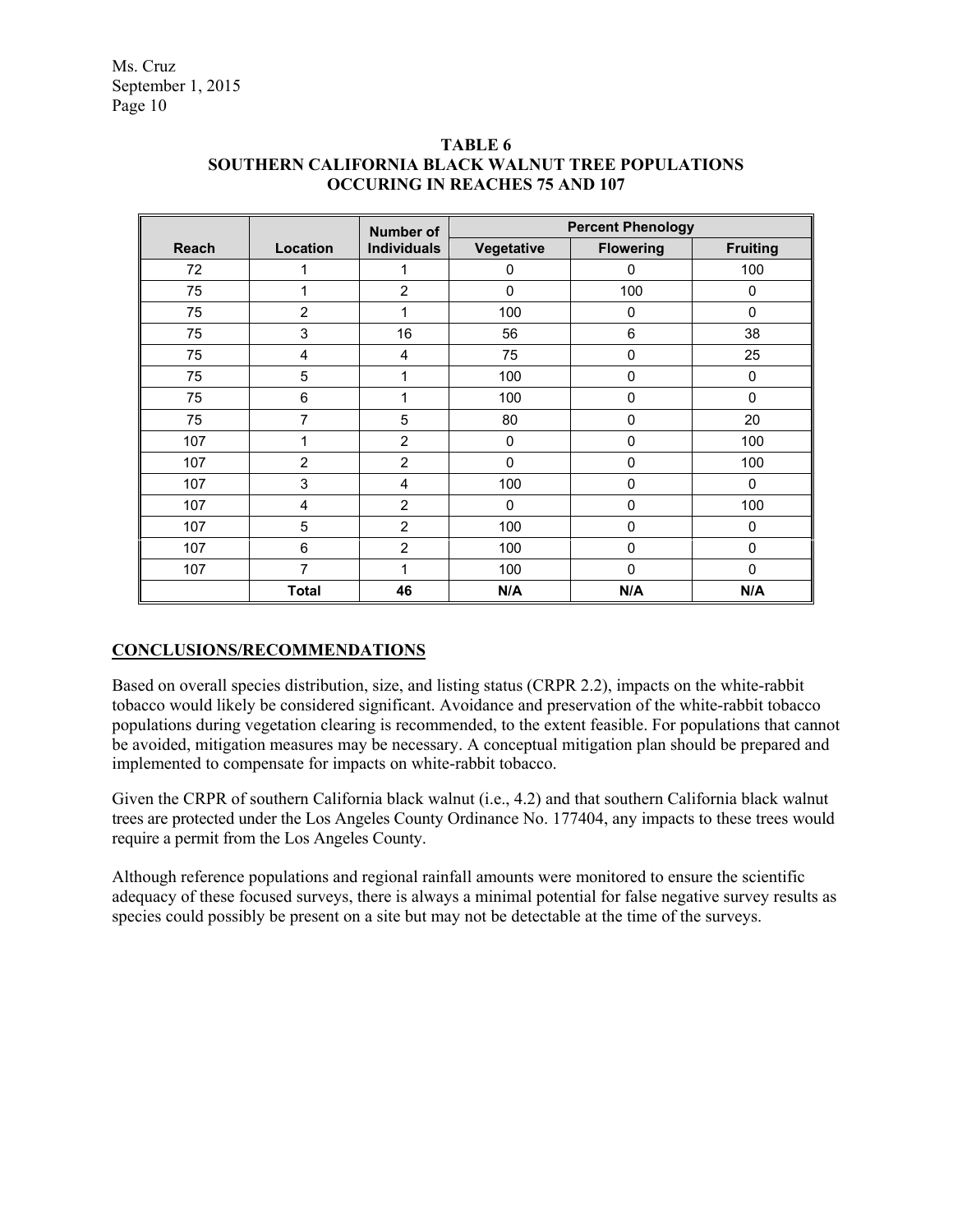If you have any comments or questions, please call Marc Blain at (626) 351-2000.

Sincerely, **BonTerra Psomas**  Lan

Marc T. Blain Senior Project Manager

R:\Projects\DPW\J245\CoLADPW J245 Plant Rpt 090115.doc

#### **REFERENCES**

- Abrams, L. 1951. *Illustrated Flora of the Pacific States.* Vol. III: Geraniums to Figworts (*Geraniaceae* to *Scrophulariaceae*). Stanford, CA: Stanford University Press.
- ———. 1944. *Illustrated Flora of the Pacific States.* Vol. II: Buckwheats to Kramerias (*Polygonaceae* to *Krameriaceae*). Stanford, CA: Stanford University Press.
- ———. 1923. *Illustrated Flora of the Pacific States.* Vol. I: Ferns to Birthworts (*Ophioglossaceae* to *Aristolochiaceae*). Stanford, CA: Stanford University Press.
- Abrams, L. and R. Ferris. 1960. *Illustrated Flora of the Pacific States.* Vol. IV: Bignonias to Sunflowers (*Bignoniaceae* to *Compositae*). Stanford, CA: Stanford University Press.
- Baldwin, B.G., et al. (Eds.). 2011. *The Jepson Manual: Vascular Plants of California* (Second ed.). Berkeley, CA: University of California Press. http://ucjeps.berkeley.edu/jepsonmanual/review/ on July 1, 2011.
- BonTerra Consulting. 2013. *Biological Constraints Report for the Operable Unit 7 Groundwater Remedial Action Plan Area of the Former Whittaker-Bermite Project Site, City of Santa Clarita, Los Angeles County, California*. Irvine, CA: BonTerra Consulting.
- California Department of Fish and Game (CDFG). 2014. California Natural Diversity Database. Records of Occurrence for the USGS Littlerock, Mint Canyon, Newhall, Oat Mountain, Val Verde, Warm Springs Mountain, and Whitaker Peak 7.5-minute quadrangle maps. Sacramento, CA: CDFG, Natural Heritage Division.

———. 2009 (November 24). *Protocols for Surveying and Evaluating Impacts to Special Status Native Plant Populations and Natural Communities*. Sacramento, CA: CDFG.

- California Native Plant Society (CNPS). 2011. Electronic Inventory of Rare and Endangered Vascular Plants of California. Records of Occurrence for the USGS Azusa, El Monte, Baldwin Park, San Dimas, and Whittier 7.5-minute quadrangle maps. Sacramento, CA: CNPS. http://www.cnps.org/inventory.
- Hickman, J.C., Ed. 1993. *The Jepson Manual of Higher Plants of California*. Berkeley, CA: University of California Press.
- Munz, P.A. 1974. *A Flora of Southern California*. Berkeley, CA: University of California Press.